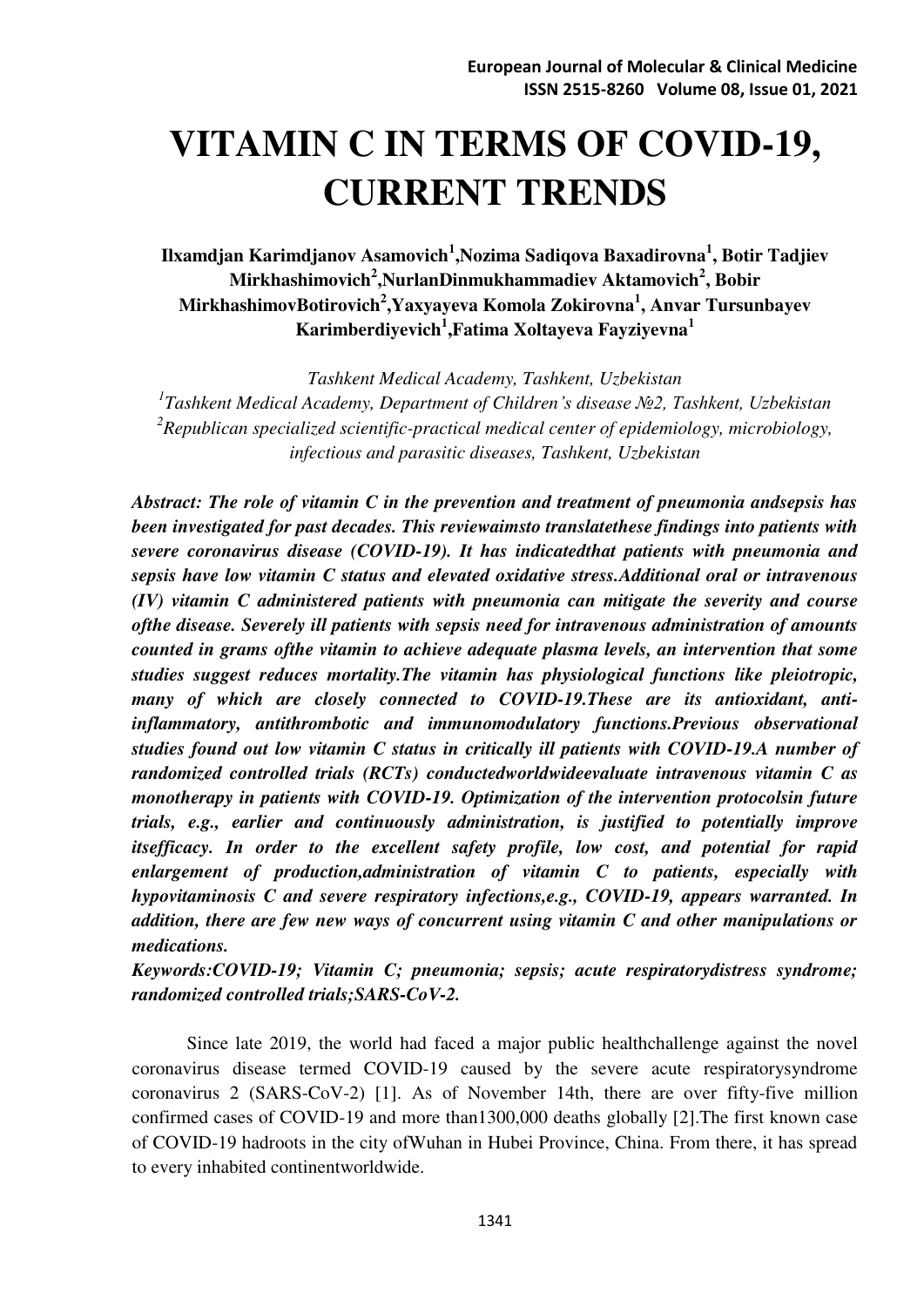Vitamin C (ascorbic acid) is a water-soluble vitamin, which has been partof cultural practice consuming when suffering with a cold or flu for almost half of a century. This began after research publishedby Nobel prize winner Linus Pauling (1970) theorizing how vitamin C aids to treat colds [3, 25].An analysis of 29 studies including 11,306 participants concluded that supplementing with 200 mg ormore of vitamin C does not minimize the risk of contracting a cold [4,5]. Despite this, regular vitamin Csupplements had several advantages, including:

- Reduced cold severity: They reduced the manifestations of a cold, making it less severe.

- Reduced cold duration: Supplements contracted the recovery time by 8% in adults and 14% inchildren, on average [5, 37].

Vitamin C provides various pharmacologicalactivities to the human body: immunemodulatingactivity, anti-oxidants activity, antimicrobialactivity, anti-viral activity, antiparasiticactivity, anti-fungal activity, etc. [6].

For decades, it has been known that patients with greater gravity of illness, including those with sepsis and multiple organ failure, have dramatically low vitamin C status. Moreover, these critically ill patients have higher requirements for vitamin C, withdoses counted in gramsnecessaryfor normalizing their blood levels, 20–30 times more than is required for the average population. However, critically ill patients with sepsis continue to be administered amounts of vitamin C measured in milligrams,which is insufficient to replete their vitamin C level [7].

Administration of vitamin C in advanced stage of the disease process, e.g., when acute respiratory distress syndrome (ARDS) has developed,probably mitigates its effectiveness. Clinical trials conducted earlier have indicated that vitamin Cadministered to patients with pneumonia can improve the severity of the respiratory symptoms, notably of themost gravity ill patients, and the duration of hospital stay. Thus, administration of vitamin Cas early as possible in the respiratory infection process may prevent its progression to severe stage (sepsis) [7- 9].Neutrophilextracellular traps or NETosis is a cell death pathway different from necrosis andapoptosis that trapsand kills pathogens. An excessive NETosis response is a maladaptive response that causes totissue damage, organ injury, and leads to multi-organ failure (MOF) [8].There is evidence to suggest that vitamin C is anovel regulator of this process [10].

Vitamin C reduces therelease of proinflammatory cytokines which possibly play a rolein improving cytokine stormin SARS-CoV-2 infection whichleads to lessen of tissue damage due to inflammatory-induction[12].In fact,SARS-CoV-2 infection has a notably impact on theimmune system. It leads to lymphopenia and reduced numbersof natural killer cells concurrently inducing immoderate releaseof inflammatory mediators leading to cytokine storm and tissuedamage [7- 11]. According on the findingsabove, vitamin Cmight have the possible way to ameliorate the deleterious effect on one's immunityduring SARS-CoV-2 infection which could makeit a useful treatment option in COVID-19.

Numerous evidencesdiscover that vitamin C has a potent antioxidanteffect. It acts right as a scavenger of oxygen-freeradicals [32]. Moreover, it helps to save other cellular antioxidantssuch as tetrahydrobiopterin and vitamin E. Vitamin C carries redox integrityof the cells, which staves off lungs against oxidativestress due to infection and inflammation [9].Indeed, proinflammatory andpro-oxidant states are the main destructive processes whichleads to development of ARDS. Therefore,vitamin C might be a potential option in resolving of pneumonia,prevention and treatment of ARDS in patients withCOVID-19 [30, 32]. Despite it,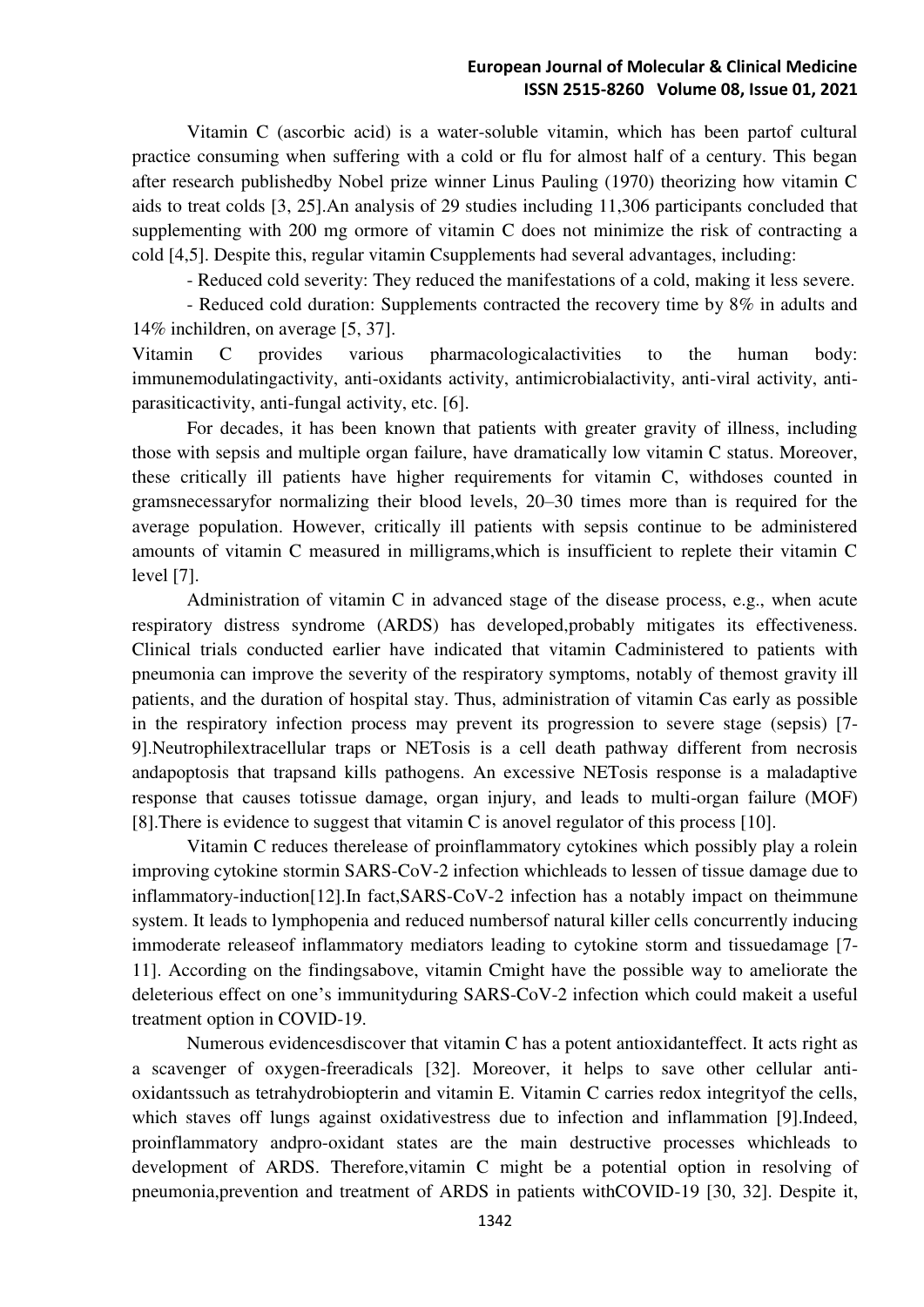doctors administering high doses of vitaminC in treatment of COVID-19-related pneumonia and ARDSshould keep careful watch for possible danger or difficulties as high doses of vitamin Ccan have a pro-oxidant effect [12, 29, 31]. Another possible disadvantage is stone forming. Khusid, J. A. et all. [36] informed vitamin C supplementation at doses>1000 mg/d should be used with caution, especially inmen, and patients should be monitored with 24-h urinestudies for hyperoxaluria. Therefore, RCTs on the benefits of vitamins C for COVID-19 and potential sequelae of its use for this indication, such as nephrolithiasis, arecritically needed.

Some authorshave point of view as vitamin C could potentially worsening one's condition. The reason is vitamin C increases the body'sability to absorb more Fe2+ from food and convert itto the blood. And excessive Fe level is considered as one of the most harmful factors to one's body [41].Vitamin C supplements might be recommended in the course of the acute stage of infection for restoringadequate vitamin Ccontents [13, 42]. This is because it is noticed vitamin C deficiency in association withpneumonia [40]. In fact, vitamin C levels is depleted in people with acute presentation of chest infection due to oxidative stress and elevated physiological demand [14].Vitamin C and zinc supplementsdecreased incidence and enhanced outcome ofpneumonia more remarkably in children [4]. On the top of that, findingsfrom three clinical trials provided that prophylactic supplementsof vitamin C decreased incidence of pneumonia [15, 26, 35].Based on the above facts, vitaminC could have a significant place in prevention and treatment of COVID-19-related pneumonia.

The burden of sepsis is growing worldwide. 8 million global deaths each year is due to it. At the present time, treatment options are limited to antimicrobials and supportive cure such as IV fluids, vasopressors, mechanical ventilation, and renal replacement therapy. In the shortage of successful in producing a desired result therapies specifically aiming the dysregulated immune response, prolonged utilizing of these life-sustaining therapies can lead to really hard times. A growing foundation of evidence suggesting that vitamin C, a cheap and widely available intervention, is potentially beneficial in sepsis. IV vitamin C may be initial therapy to attenuate the dysregulated chain of events that leads to sepsis. As it was noticed above, vitamin C deficiency is common in significantly ill patients, sepsis is not an exclusion. On top of that, patients with septic shock have notably lowered vitamin C levels in comparison with nonseptic patients [16]. Indeed, there is an inverse correlation between serum vitamin C level in beginning of a sepsis and measures of multi-organ dysfunction [33]. Vitamin C deficiency in critically ill patients is associated with enlarged vasopressor needs, multi-organ failure and more mortality [25]. Vitamin C has an anti-sepsis action by inhibiting inflammatory reaction and oxidative stress as well as reducing immunological dysfunction, which are the ground pathophysiological mechanisms of sepsis [17, 28].Once proven effective, vitamin C could be used widely and significantly change outcomes in high- and low-income settings alike.

Administering of IV vitamin C for treatment of COVID-19 inChina has provided promising outcomes. Using of highdose of IV vitamin C decreased the risk of appearing ofcytokine storm within the course of the late stage of COVID-19 infection[12, 25, 28]. Facts showed that nutritional support could have a role in cure of COVID-19 [34, 43]. Vitamin Cin concurrent with curcumin and glycyrrhizic acid (VCGplus regime) stimulated innate antiviral immunologicalreaction and prevented excessive inflammatory reactionwhich reduced the risk of inflammation-induced tissuedamage.A non-hospitalized patient with COVID-19received a traditional Chinese medicine with a steroid-likeeffect called diammonium glycyrrhizinate in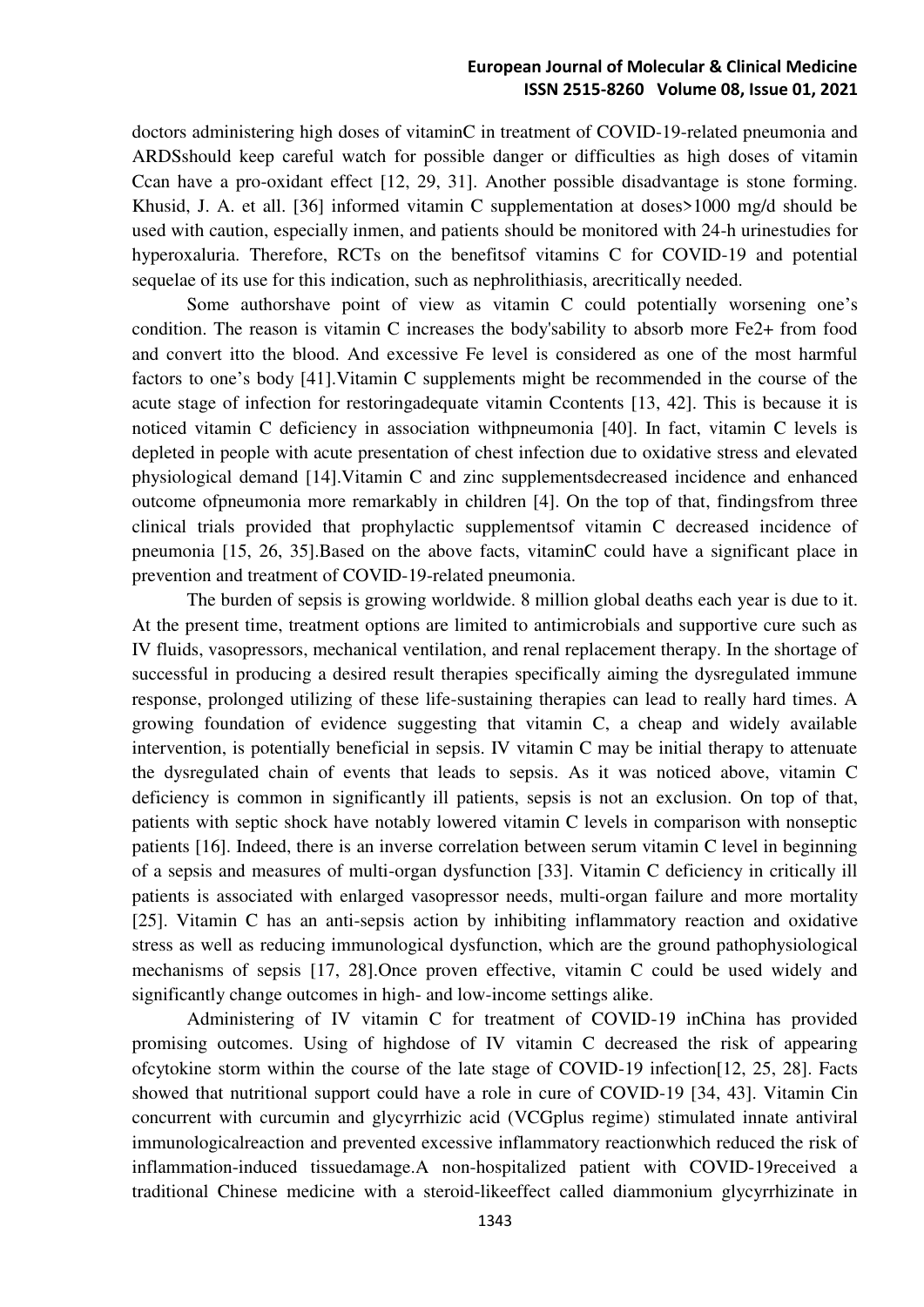couplewith vitamin C [18]. This administration resulted in significantreduction of the patient's symptoms. As vitamin C potentiatesthe pharmacological effect of flavonoid, the concurrentuse of vitamin C and Quercetin (a flavonoid drug) mighthave a synergistic antiviral effect [19, 38, 42]. In other words,there is a suggestion that vitamin C and Quercetin can beused as an additional treatment to other promising drugs,such as remdesivir, in cure of COVID-19 [18]. Burninjury causes oxidative stress and generation of free radicalswhich cause of endothelial damage and elevated capillarypermeability. Vitamin C administration in management ofburn patients helped to renew endothelial function (ratherthrough its potent anti-oxidant effect) and mitigatedresuscitative IV fluid requirements [27]. Severe SARSCoV-2 infection leads to endothelial damage and dysfunctionwhich, as a result, elevates the risk of development ofwidespread micro- and macrovascular thrombosis and multiorganfailure [44]. As vitamin C has the ability to renewendothelial function, it could help to decrease the risk ofappearance of this complication if used early duringcure of COVID-19. Treatment with IV vitaminC, as a monotherapy, might help to diminish lung inflammationand lung injury in COVID-19 [20, 25, 26].All the statements given above support idea of using high dose of IV vitamin C as a part of the supportive cure of severe COVID-19.

Accuracy of the glucometer measurement of blood glucose level might be interfered with high dose of vitamin C treatment, the reason is vitamin C and Glucose have comparable molecular structure, which could result in false high blood glucose readings, and the diagnosis of clinically significant hypoglycemia can be easily missed [21, 22]. Therefore, clinicians should rely on laboratory blood samples or venous blood gases for measurement of blood glucose in patients treated with excessive dose of vitamin C to not missing the diagnosis of hypoglycemia or worse, unnecessary insulin treatment based on inappropriate glucometer readings resulting in increasing the risk of hypoglycemia[23]. A dose adjustment of vitamin C is preferable in patients with renal impairment [24]. Taking into account that, excessive dose vitamin C should be administered with caution because risk of vitamin C toxicity might be increased due to impaired renal excretion. In addition, cure with excessive dose of vitamin C should be restricted in patients with glucose-6-phosphate dehydrogenase deficiency as it can lead to acute hemolysis [25]. Based on the above, the side effects of excessive dose of vitamin C for short-term use are approximately negligible [24]. Therefore, the advantage of using high dose of vitamin C as element of the supportive management of COVID-19 vastly outweighs the risk of development of unfavorableafter-effects.

Until May 2020 there were no comprehensive RCTs evaluating the effect of vitamin C in patientswith COVID-19 [39].For November 2020 there are a number of clinical trials registered globally assessing vitamin C effectiveness as monotherapy or in combination with other medicines or interventions in COVID-19 patients. Some of them are listed below (Table 1).Following to current trends of using supplements such as vitamin C and zinc Bangabandhu Sheikh Mujib Medical University, Dhaka, Bangladesh decided to conduct a trial to accurately assess influence of these supplementations to COVID-19 severity (NCT04558424). They aim to clearly assess the major clinical manifestations such as fever, cough, fatigue, muscle/body aches, headache, new loss of taste, newloss of smell, congestion/runnynose, nausea, vomiting, diarrhea within the period of 28 days after hospitalization. There are will be a group taking 1g vitamin C concurrently with 220mg zinc gluconate orally daily and a group taking a placebo in addition to standard therapy.In a trial which is conducted in Saudi Arabia (NCT04468139) with recruitment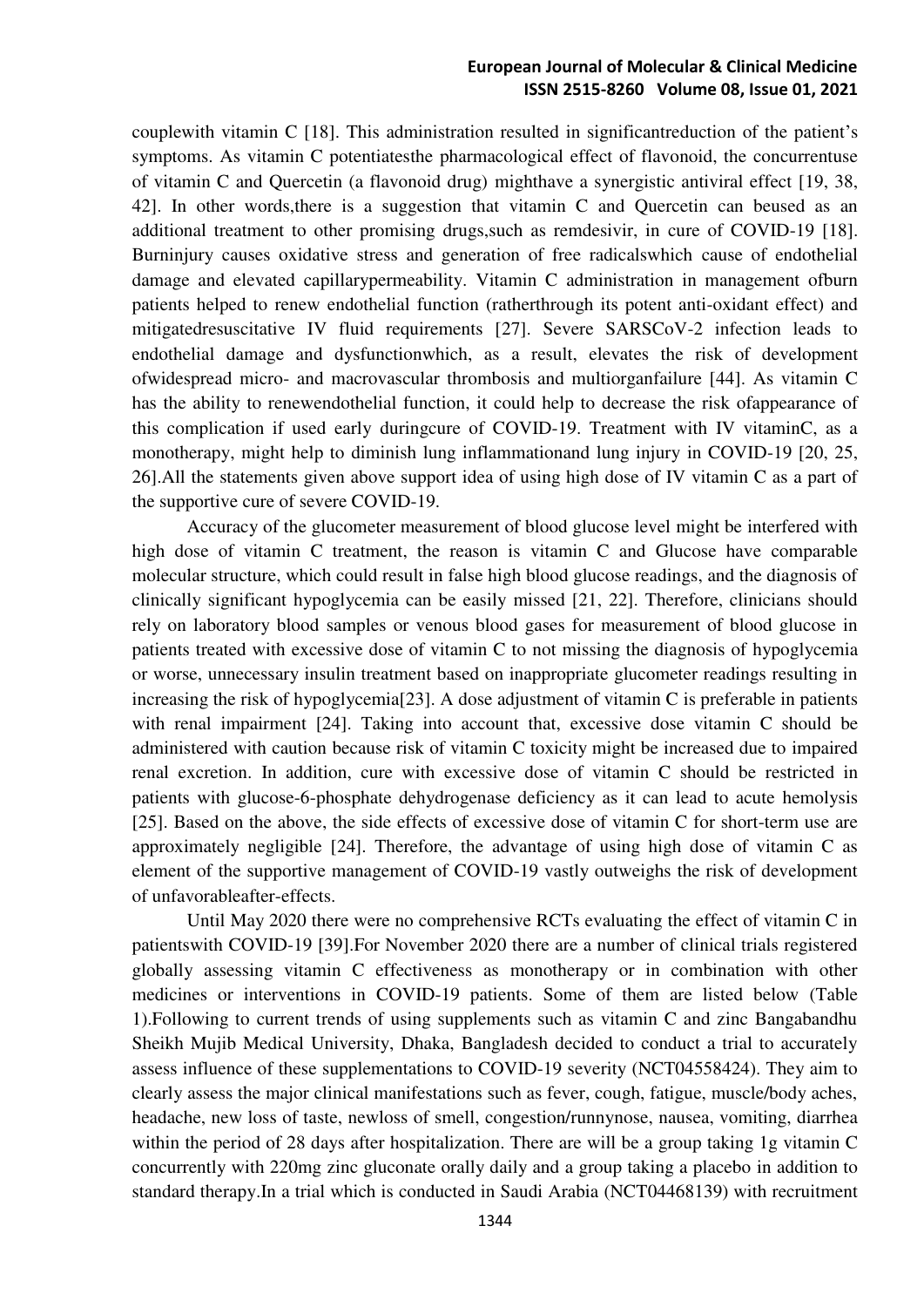of 60 patients it is searched a potential way of COVID-19 treatment improvement through administration of a combination of medicines (Quercetin 500mg, Bromelain 500mg, zinc 50mg and vitamin C 1000mg) taking orally.

It is well known that a quality sleep is vital for keeping one's body healthy and sooner recovery from a disease. It became more prominent during the COVID-19 pandemic because of additional factors interrupting adequate sleeping such as ongoing stress and panic summon up with the quarantine measures.Partially for evaluation this a group of researchers from Lancaster General HealthLancaster, Pennsylvania, USA began a randomized double-blind placebocontrolledtrial (NCT04530539). They planned to recruit 150 patients in outpatient department, randomize to groups and administer to one of the groups 10mg melatonin and 1000mg vitamin C with a goal of evaluating disappearance of existing symptoms.They hypothesized melatonin in couple with vitamin C improves the symptoms' vanishing.

Taking Over-The-Counter (OTC) agents could stave offdeterioration and hospitalization for COVID19, it could stop the great damage wrought by the pandemic. A few OTC agents have pre-clinical and clinical background for utility, especially famotidine. For trial conducted by Pykonsult headquartersNew Fairfield, Connecticut, USA (NCT04565392), 216 subjects get assigned to open-label treatment by birth day of the month; if odd, 1 tab famotidine per day; if even, 1 tab famotidine twice daily. All also take 2000 IU (International Units) vitamin D3 daily and 1 gram (1000 mg) vitamin C twice a day.

There are two multicenter concealed-allocation parallel-group blinded randomized controlled trials conducted in the same place in Canada, with involving 800 hospitalized critically ill patients, including sepsis,with COVID-19 (NCT04401150) and with or without(NCT03680274). These studies aimed to identify death or persistent organ dysfunction (Time Frame: Both assessed at 28 days), number of deceased participants or with persistent organ dysfunction (dependency on mechanical ventilation, new renal replacement therapy, or vasopressors).Vitamin C will be administered intravenously 50mg/kg of weight every 6 hours for 96 hours (16 doses).

Based on the information given above, vitamin C seems warrant in treatment of COVID-19 in both inpatient and outpatient conditions, resulting in a positive effect in patients with different severity clinical manifestations: mild symptoms, severe pneumonia, sepsis and ARDS. Therefore, it is preferable to add vitamin C to the national treatment guidelines of COVID-19 specifically in case the ongoing double-blinded RCTs will provide notably positive results.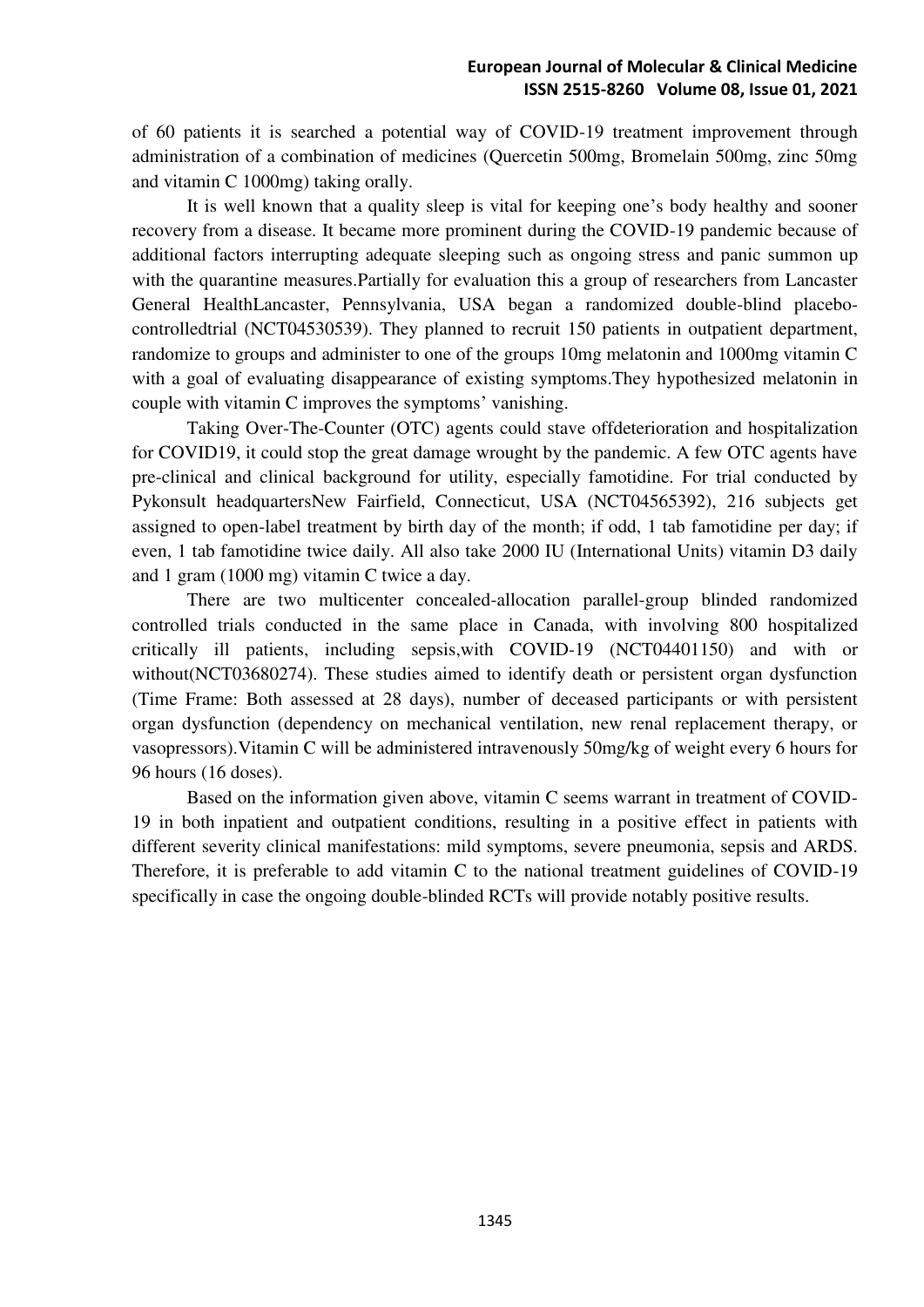**Table 1.**Ongoing vitamin C related trials, as registered on https://clinicaltrials.gov/. Search carried out on 14November 2020.

| $N_2$          | <b>Interventions</b>                                                                                                                                                                                                                                                                                                                                                                                                | <b>Study</b><br>design                                             | Conditio<br>ns                                       | <b>Estimat</b><br>ed<br>enrollm<br>ent $(n)$ | <b>Phase</b>              | <b>Count</b><br>ry | <b>Clinical</b><br><b>Trial ID</b> |
|----------------|---------------------------------------------------------------------------------------------------------------------------------------------------------------------------------------------------------------------------------------------------------------------------------------------------------------------------------------------------------------------------------------------------------------------|--------------------------------------------------------------------|------------------------------------------------------|----------------------------------------------|---------------------------|--------------------|------------------------------------|
| 1              | 220 mg zinc gluconate and<br>1g Vitamin C for 10 days in<br>addition to their standard<br>treatment                                                                                                                                                                                                                                                                                                                 | Randomize<br>d double-<br>blind<br>placebo<br>Controlled           | Hospitali<br>zed<br>patients<br>with<br>COVID-<br>19 | 50                                           | Not yet<br>recruitin<br>g | Bangl<br>adesh     | <b>NCT04558</b><br>424             |
| $\overline{2}$ | Quercetin 500 mg orally once<br>daily in the morning before<br>breakfast for 5-10 days or<br>patient improves or discharged<br>Bromelain 500 mg orally daily<br>zinc 50 mg orally daily<br>vitamin c 1000 mg orally daily                                                                                                                                                                                           | Single<br>Group<br>Assignment<br>Open-label                        | Hospitali<br>zed<br>patients<br>with<br>COVID-<br>19 | 60                                           | Recruiti<br>ng            | Saudi<br>Arabia    | <b>NCT04468</b><br>139             |
| 3              | Vitamin C 2-hour infusion daily<br>(for 6 days), escalating dose<br>(0.3g/kg, 0.6g/kg, 0.9g/kg)                                                                                                                                                                                                                                                                                                                     | Single-<br>center,<br>prospective,<br>randomized,<br>open-label    | Hospitali<br>zed<br>patients<br>with<br>COVID-<br>19 | 66                                           | Not yet<br>recruitin<br>g | <b>USA</b>         | <b>NCT04363</b><br>216             |
| $\overline{4}$ | 10mg melatonin, at bedtime.<br>1000mg Vitamin C, at bedtime.                                                                                                                                                                                                                                                                                                                                                        | Randomize<br>d double-<br>blind<br>placebo<br>controlled           | COVID-<br>19                                         | 150                                          | Not yet<br>recruitin<br>g | <b>USA</b>         | <b>NCT04530</b><br>539             |
| 5              | IV Vitamin C (Sodium<br>Ascorbate) 50mg/kg every 6hrs<br>on day 1 followed by 100mg/kg<br>every 6hrs (4x per day;<br>400mg/kg/day) for 7 days<br>(average 28g/day; maximum<br>dose of 50g/24hrs for those<br>weighing more than 125kg). Can<br>be converted to 1 gram three<br>times per day PO on hospital<br>discharge) Outpatients: Vitamin<br>C Outpatient trial: 200mg/kg x1<br>IV, then 1 gram PO three times | Randomize<br>d<br>investigator<br>-double<br>blinded<br>controlled | Hospitali<br>zed<br>patients<br>with<br>COVID-<br>19 | 200                                          | Recruiti<br>ng            | Austra<br>lia      | <b>NCT04395</b><br>768             |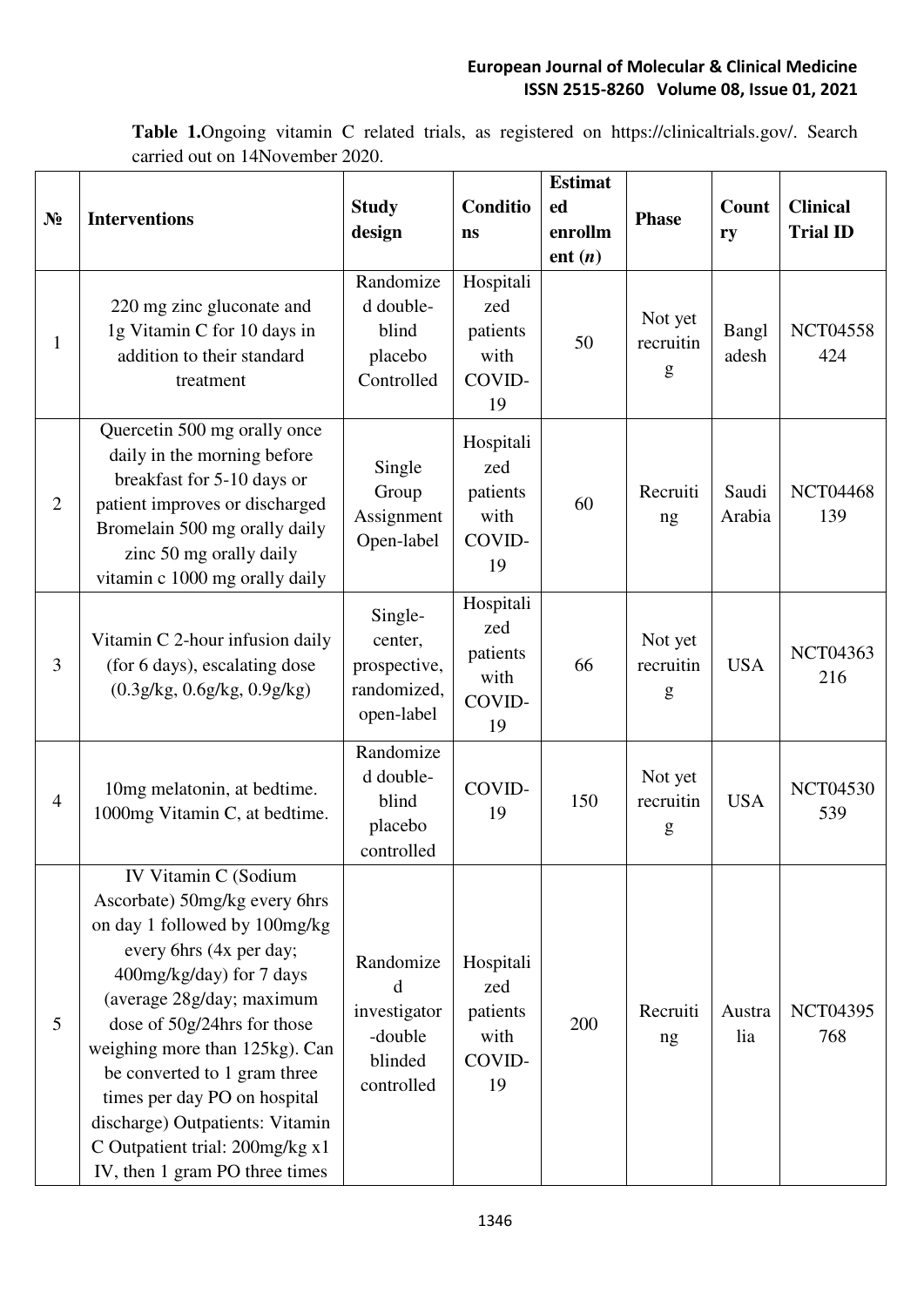|    | per day for 7 days;<br>Plus Active Comparator<br>treatment                                                                                                                                              |                                                                                                      |                                                                    |     |                           |            |                        |
|----|---------------------------------------------------------------------------------------------------------------------------------------------------------------------------------------------------------|------------------------------------------------------------------------------------------------------|--------------------------------------------------------------------|-----|---------------------------|------------|------------------------|
| 6  | A 20-mg tablet of Famotidine,<br>1000 IU vitamin D3 and 1000<br>$mg$ vitamin C in the morning<br>with breakfast and a 20-mg<br>tablet of Famotidine, 1000 mg<br>vitamin C in the evening with<br>supper | Proof-of-<br>concept<br>Open-label<br>Randomize<br>d Dose-<br>response<br>Comparison                 | Hospitali<br>zed<br>patients<br>with<br>COVID-<br>19               | 216 | Not yet<br>recruitin<br>g | <b>USA</b> | <b>NCT04565</b><br>392 |
| 7  | Infrared Energy with a<br>wavelength of 5 - 20 microns, 60<br>minutes exposure.<br>IV vitamin C 10 grams daily                                                                                          | Single<br>Group<br>Assignment<br>Open-label                                                          | Hospitali<br>zed<br>patients<br>with<br>COVID-<br>19               | 400 | Not yet<br>recruitin<br>g | Canad<br>a | <b>NCT04584</b><br>437 |
| 8  | 10 gr of IV vitamin C daily in<br>addition to conventional therapy                                                                                                                                      | Single<br>Group<br>Assignment<br>Open-label                                                          | Hospitali<br>zed<br>patients<br>with<br>COVID-<br>19               | 500 | Recruiti<br>ng            | Italy      | <b>NCT04323</b><br>514 |
| 9  | IV vitamin C: 50 mg/kg of<br>weight administered every 6<br>hours for 96 hours (16 doses)                                                                                                               | Multicenter<br>concealed-<br>allocation<br>parallel-<br>group<br>blinded<br>randomized<br>controlled | Hospitali<br>zed<br>patients<br>with<br>COVID-<br>19               | 800 | Recruiti<br>ng            | Canad<br>a | <b>NCT04401</b><br>150 |
| 10 | IV vitamin C: 50 mg/kg every 6<br>hours for 96 hours                                                                                                                                                    | Multicenter<br>concealed-<br>allocation<br>parallel-<br>group<br>blinded<br>randomized<br>controlled | Hospitali<br>zed<br>patients<br>with or<br>without<br>COVID-<br>19 | 800 | Recruiti<br>ng            | Canad<br>a | <b>NCT03680</b><br>274 |

**Author Contributions:** Conceptualization, A.D.R.; writing—original draft preparation, D.N.A.; writing—review and editing, All authors have read and agreed to the published version of the manuscript.

**Conflict of interest:** The authors declare no conflict of interest.

**Funding:** No funding was received specifically for the preparation of this review.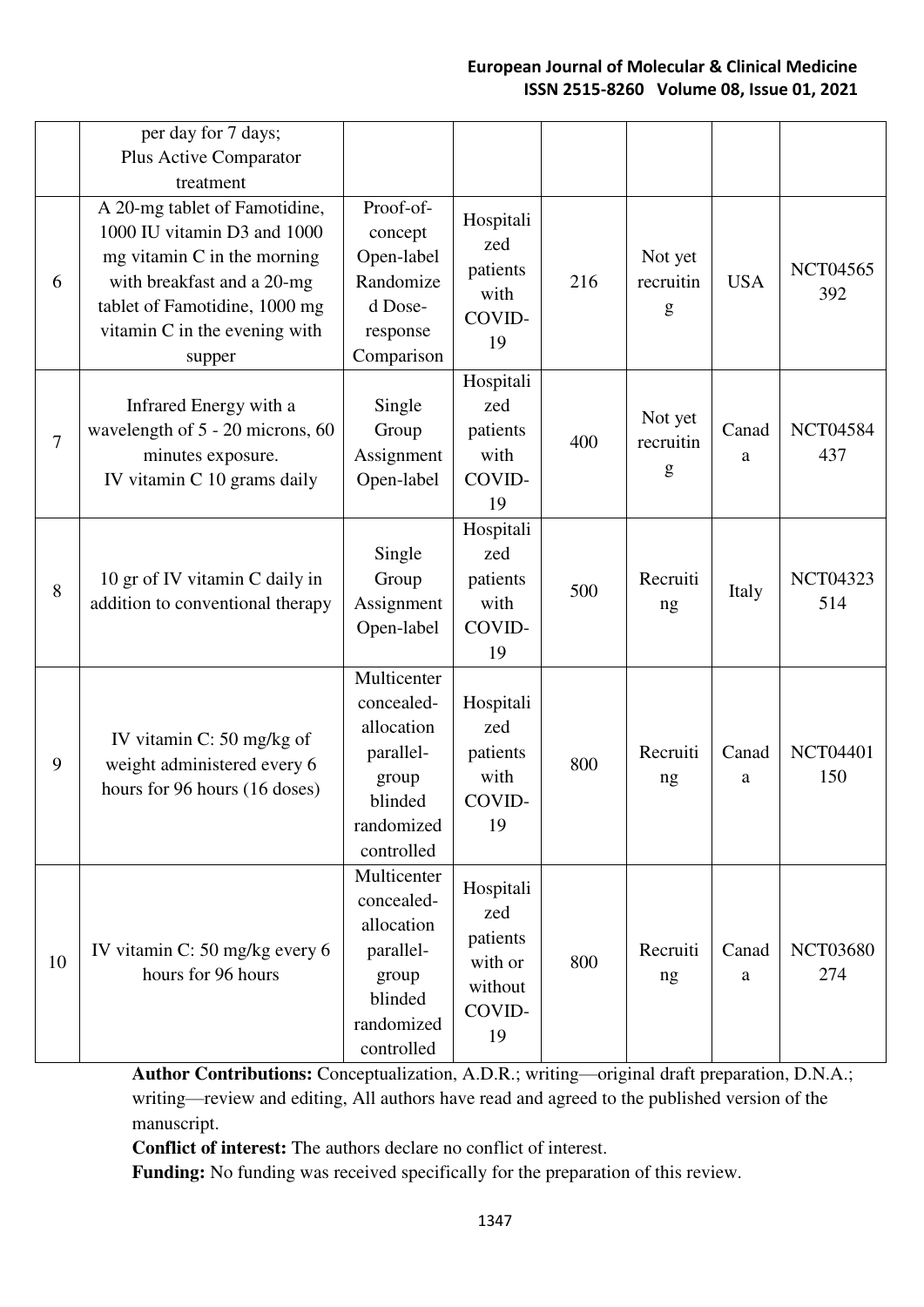**Acknowledgments:**Authors acknowledge the invaluable help provided by scholars whose articles are cited and included in referencesto this manuscript. The authors are also thankful toeditors and publishers of all those journals from which the articles were used.

# **References**

- 1 Zabetakis, I., Lordan, R., Norton, C., & Tsoupras, A. (2020). Covid-19: The inflammation link and the role of nutrition in potential mitigation. *Nutrients, 12*(5) doi:10.3390/nu12051466
- 2 John Hopkins University. John Hopkins University & Medicine: Coronavirus Resource Center. Available online: https://coronavirus.jhu.edu/map.html (accessed on 14 November 2020).
- 3 185 Pauling, L. Vitamin c and the common cold. Can. Med. Assoc. J. 1971, 105, 448.
- 4 186 Hemilä, H.; Chalker, E. Vitamin C for preventing and treating the common cold. Cochrane Database Syst. Rev.2013, 1, CD000980. [CrossRef] [PubMed]
- 5 187 Douglas, R.M.; Hemilä, H.; Chalker, E.; Treacy, B. Vitamin C for preventing and treating the common cold. Cochrane Database Syst. Rev. 2007, 3, CD000980.
- 6 Nayak, S., Behera, S., & Mondal, S. (2020). Dietary supplementation and medication of vitamin c and vitamin d in covid-19 – a hypothesis. *International Journal of Pharmaceutical Research, 12*, 2437-2448. doi:10.31838/ijpr/2020.SP1.349
- 7 Carr, A. C., & Rowe, S. (2020). The emerging role of vitamin c in the prevention and treatment of covid-19. *Nutrients, 12*(11), 1-8. doi:10.3390/nu12113286
- 8 Jovic, T. H., Ali, S. R., Ibrahim, N., Jessop, Z. M., Tarassoli, S. P., Dobbs, T. D., . . . Whitaker, I. S. (2020). Could vitamins help in the fight against covid-19? *Nutrients, 12*(9), 1-30. doi:10.3390/nu12092550
- 9 Abobaker, A., Alzwi, A., & Alraied, A. H. A. (2020). Overview of the possible role of vitamin C in management of COVID-19. *Pharmacological Reports,* doi:10.1007/s43440-020-00176-1
- 10 Mohammed, B.M.; Fisher, B.J.; Kraskauskas, D.; Farkas, D.; Brophy, D.F.; Fowler, A.A.; Natarajan, R. Vitamin C: A novel regulator of neutrophil extracellular trap formation. Nutrients 2013, 5, 3131–3151. [CrossRef]
- 11 Stipp M. SARS-CoV-2: micronutrient optimization in supporting host immunocompetence. Int J Clin Case Rep Rev. 2020;2(2):01–10
- 12 Boretti A, Banik B. Intravenous vitamin C for reduction of cytokines storm in acute respiratory distress syndrome. PharmaNutrition.2020;12:100190.
- 13 Infusino F, Marazzato M, Mancone M, Fedele F, Mastroianni C, Severino P, et al. Diet Supplementation, probiotics, and nutraceuticals in SARS-CoV-2 infection: a scoping review. Nutrients. 2020;12(6):1718.
- 14 Carr A, Spencer E, Dixon L, Chambers S. Patients with community acquired pneumonia exhibit depleted vitamin C status and elevated oxidative stress. Nutrients. 2020;12(5):1318.
- 15 Hemilä H, Louhiala P. Vitamin C for preventing and treating pneumonia. Cochrane Database Syst Rev. 2013;8:CD05532. https ://doi.org/10.1002/14651 858.CD005 532.pub3.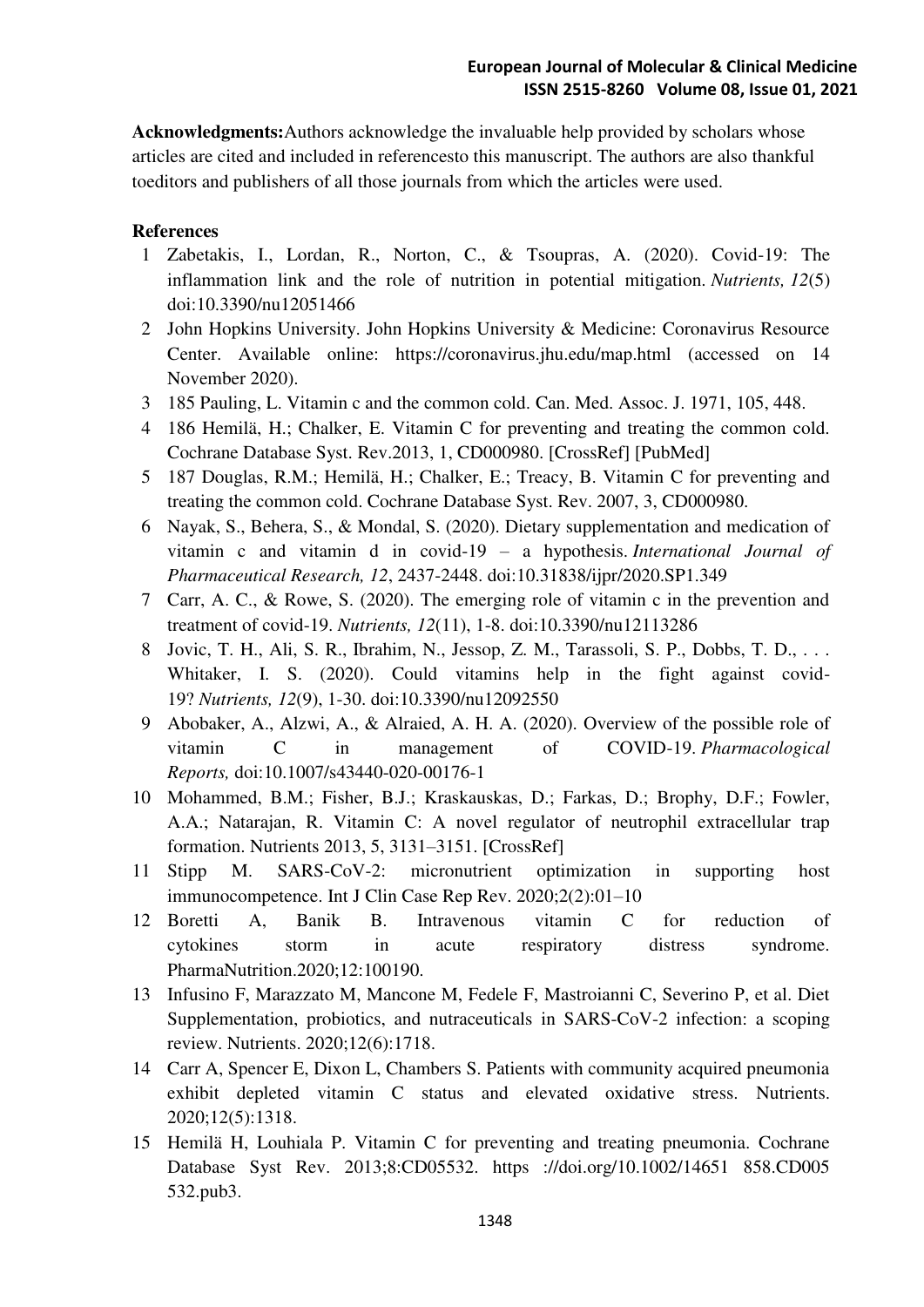- 16 Carr A, Rosengrave P, Bayer S, Chambers S, Mehrtens J, Shaw G. Hypovitaminosis C and vitamin C deficiency in critically ill patients despite recommended enteral and parenteral intakes. Crit Care. 2017b;21(1):1.
- 17 Li R, Guo C, Li Y, Qin Z, Huang W. Therapeutic targets and signaling mechanisms of vitamin C activity against sepsis: a bioinformatics study. Brief Bioinform. 2020.https//doi.org/10.1093/bib/bbaa0 79.
- 18 Ding, H., Deng, W., Ding, L., Ye, X., Yin, S., & Huang, W. (2020). Glycyrrhetinic acid and its derivatives as potential alternative medicine to relieve symptoms in nonhospitalized COVID-19 patients. *Journal of Medical Virology, 92*(10), 2200-2204. doi:10.1002/jmv.26064
- 19 Colunga Biancatelli, R. M. L., Berrill, M., Catravas, J. D., & Marik, P. E. (2020). Quercetin and vitamin C: An experimental, synergistic therapy for the prevention and treatment of SARS-CoV-2 related disease (COVID-19). *Frontiers in Immunology, 11*  doi:10.3389/fimmu.2020.01451
- 20 Hernández, A., Papadakos, P. J., Torres, A., González, D. A., Vives, M., Ferrando, C., & Baeza, J. (2020). Two known therapies could be useful as adjuvant therapy in critical patients infected by COVID-19. [Dos terapias conocidas podrían ser efectivas como adyuvantes en el paciente crítico infectado por COVID-19] *Revista Espanola De Anestesiologia y Reanimacion, 67*(5), 245-252. doi:10.1016/j.redar.2020.03.004
- 21 Kuhn S, Meissner K, Mayes L, Bartels K. Vitamin C in sepsis. Curr Opin Anaesthesiol. 2018;31(1):55–60.
- 22 Hager D, Hinson J, Rothman R. Vitamin C for sepsis and acute respiratory failure. JAMA. 2020;323(8):791.
- 23 Kashiouris M, L'Heureux M, Cable C, Fisher B, Leichtle S, Fowler A. The emerging role of vitamin C as a treatment for sepsis. Nutrients. 2020;12(2):292.
- 24 Abat M, Larracas C, Cabaluna I. Should vitamin C/ascorbic acid infusion be used in the treatment of COVID-19? ACTA Medica Philippina. 2020;54:1–13.
- 25 Rees D, Kelsey H, Richards J. Acute haemolysis induced by high dose ascorbic acid in glucose-6-phosphate dehydrogenase deficiency. BMJ. 1993;306(6881):841–2.
- 26 Earar, K., Arbune, M., Dorobat, C. M., Rusu-Negraia, M., Stefanescu, V., Schipor, O., . . . Bratu, A. M. (2020). Biochemical effects and therapeutic application of vitamin C (C6H8O6) on covid-19 infection. *Revista De Chimie, 71*(5), 473-478. doi:10.37358/RC.20.5.8159
- 27 Topal Hançer, A., Yilmaz, P., & Yilmaz, M. (2020). New coronavirus (2019 nCoV/COVID-19) and vitamin C. [Yeni koronavirüs (2019-nCoV/COVID-19) ve vitamin C] *Turkiye Klinikleri Journal of Medical Sciences, 40*(2), 260-264. doi:10.5336/medsci.2020-76024
- 28 Feyaerts, A. F., & Luyten, W. (2020). Vitamin C as prophylaxis and adjunctive medical treatment for COVID-19? *Nutrition, 79-80* doi:10.1016/j.nut.2020.110948
- 29 Adams, K. K., Baker, W. L., & Sobieraj, D. M. (2020). Myth busters: Dietary supplements and COVID-19. *Annals of Pharmacotherapy, 54*(8), 820-826. doi:10.1177/1060028020928052
- 30 Hiedra, R., Lo, K. B., Elbashabsheh, M., Gul, F., Wright, R. M., Albano, J., . . . Patarroyo Aponte, G. (2020). The use of IV vitamin C for patients with COVID-19: A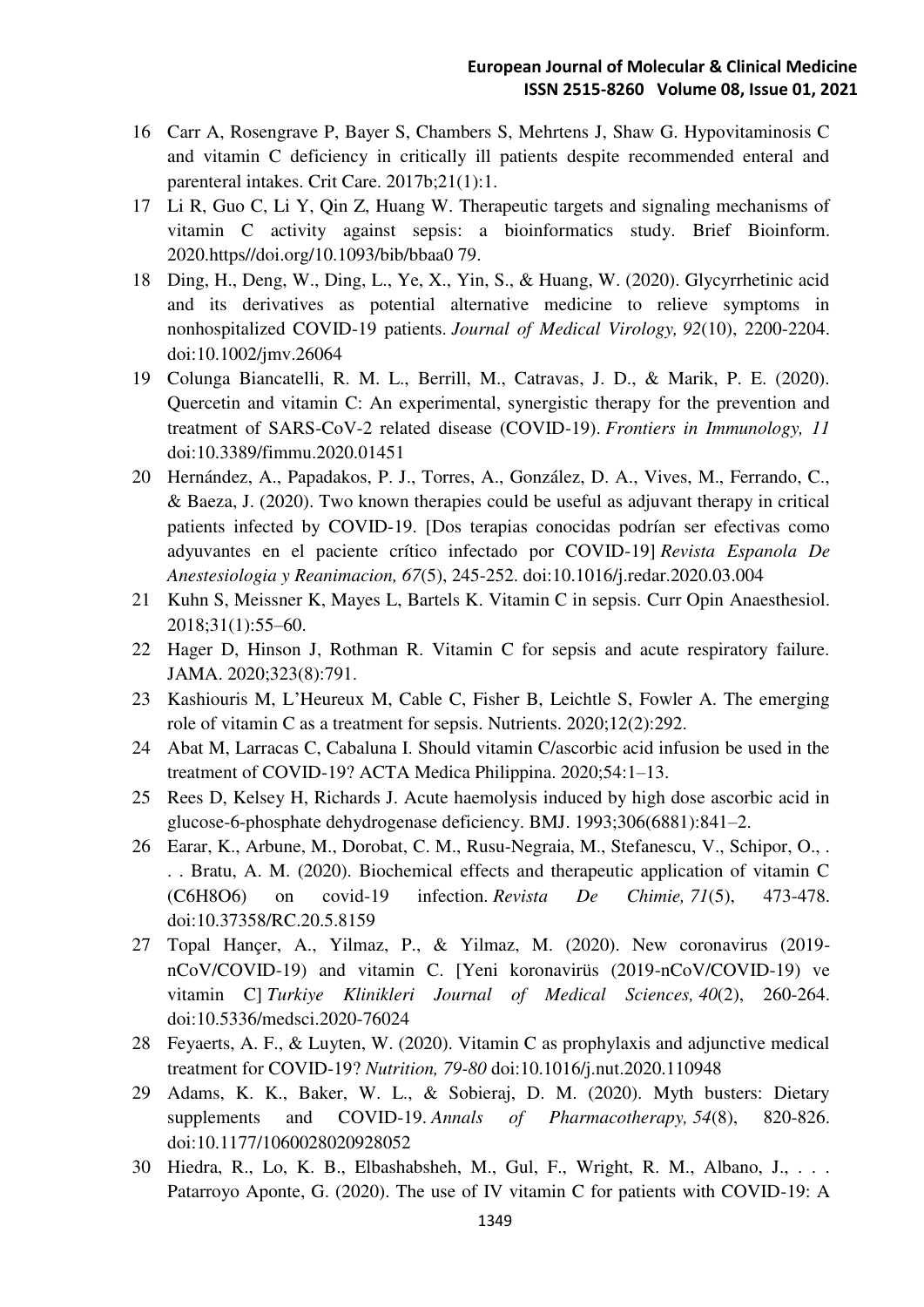single center observational study. *Expert Review of Anti-Infective Therapy,* doi:10.1080/14787210.2020.1794819

- 31 Malhotra, V., Magoon, S., Troyer, D. A., & McCune, T. R. (2020). Collapsing focal segmental glomerulosclerosis and acute oxalate nephropathy in a patient with COVID-19: A double whammy. *Journal of Investigative Medicine High Impact CaseReports, 8* doi:10.1177/2324709620963635
- 32 Santos, H. O., Tinsley, G. M., da Silva, G. A. R., & Bueno, A. A. (2020). Pharmaconutrition in the clinical management of COVID-19: A lack of evidence-based research but clues to personalized prescription. *Journal of Personalized Medicine, 10*(4), 1-18. doi:10.3390/jpm10040145
- 33 Shakoor, H., Feehan, J., Al Dhaheri, A. S., Ali, H. I., Platat, C., Ismail, L. C., . . . Stojanovska, L. (2021). Immune-boosting role of vitamins D, C, E, zinc, selenium and omega-3 fatty acids: Could they help against COVID-19? *Maturitas, 143*, 1-9. doi:10.1016/j.maturitas.2020.08.003
- 34 Galmés, S., Serra, F., & Palou, A. (2020). Current state of evidence: Influence of nutritional and nutrigenetic factors on immunity in the COVID-19 pandemic framework. *Nutrients, 12*(9), 1-33. doi:10.3390/nu12092738
- 35 Hacışevki, A., & Baba, B. (2020). An overview of vitamins and minerals in the prevention of COVID-19 infection. [COVID-19 enfeksiyonunun Önlenmesinde vitamin ve minerallere genel bakış] *Gazi Medical Journal, 31*(3 A), 523-527. doi:10.12996/gmj.2020.123
- 36 Khusid, J. A., Atallah, W. M., Kyprianou, N., & Gupta, M. (2020). What stone-formers should know about vitamin C and D supplementation in the COVID-19 era. *European Urology Open Science, 21*, 9-11. doi:10.1016/j.euros.2020.07.006
- 37 Schloss, J., Lauche, R., Harnett, J., Hannan, N., Brown, D., Greenfield, T., & Steel, A. (2020). Efficacy and safety of vitamin C in the management of acute respiratory infection and disease: A rapid review. *Advances in Integrative Medicine, 7*(4), 187-191. doi:10.1016/j.aimed.2020.07.008
- 38 Mrityunjaya, M., Pavithra, V., Neelam, R., Janhavi, P., Halami, P. M., & Ravindra, P. V. (2020). Immune-boosting, antioxidant and anti-inflammatory food supplements targeting pathogenesis of COVID-19. *Frontiers in Immunology, 11* doi:10.3389/fimmu.2020.570122
- 39 Baladia, E., Pizarro, A. B., Ortiz-Muñoz, L., & Rada, G. (2020). Vitamin C for COVID-19: A living systematic review. [Vitamin C for COVID-19: A living systematic review] *Medwave, 20*(6), e7978. doi:10.5867/medwave.2020.06.7978
- 40 Richardson, D. P., & Lovegrove, J. A. (2020). Nutritional status of micronutrients as a possible and modifiable risk factor for COVID-19: A UK perspective. *British Journal of Nutrition,* doi:10.1017/S000711452000330X
- 41 Abdel-Wahab, T. I., Abdel-Wahab, S. I., Abdelwahab, E. I., & Adel, M. M. (2020). A step forward to control of COVID-19. *International Journal of Pharmaceutical Research, 12*, 1167-1190. doi:10.31838/ijpr/2020.SP1.191
- 42 Arshad, M. S., Khan, U., Sadiq, A., Khalid, W., Hussain, M., Yasmeen, A., . . . Rehana, H. (2020). Coronavirus disease (COVID-19) and immunity booster green foods: A mini review. *Food Science and Nutrition, 8*(8), 3971-3976. doi:10.1002/fsn3.1719